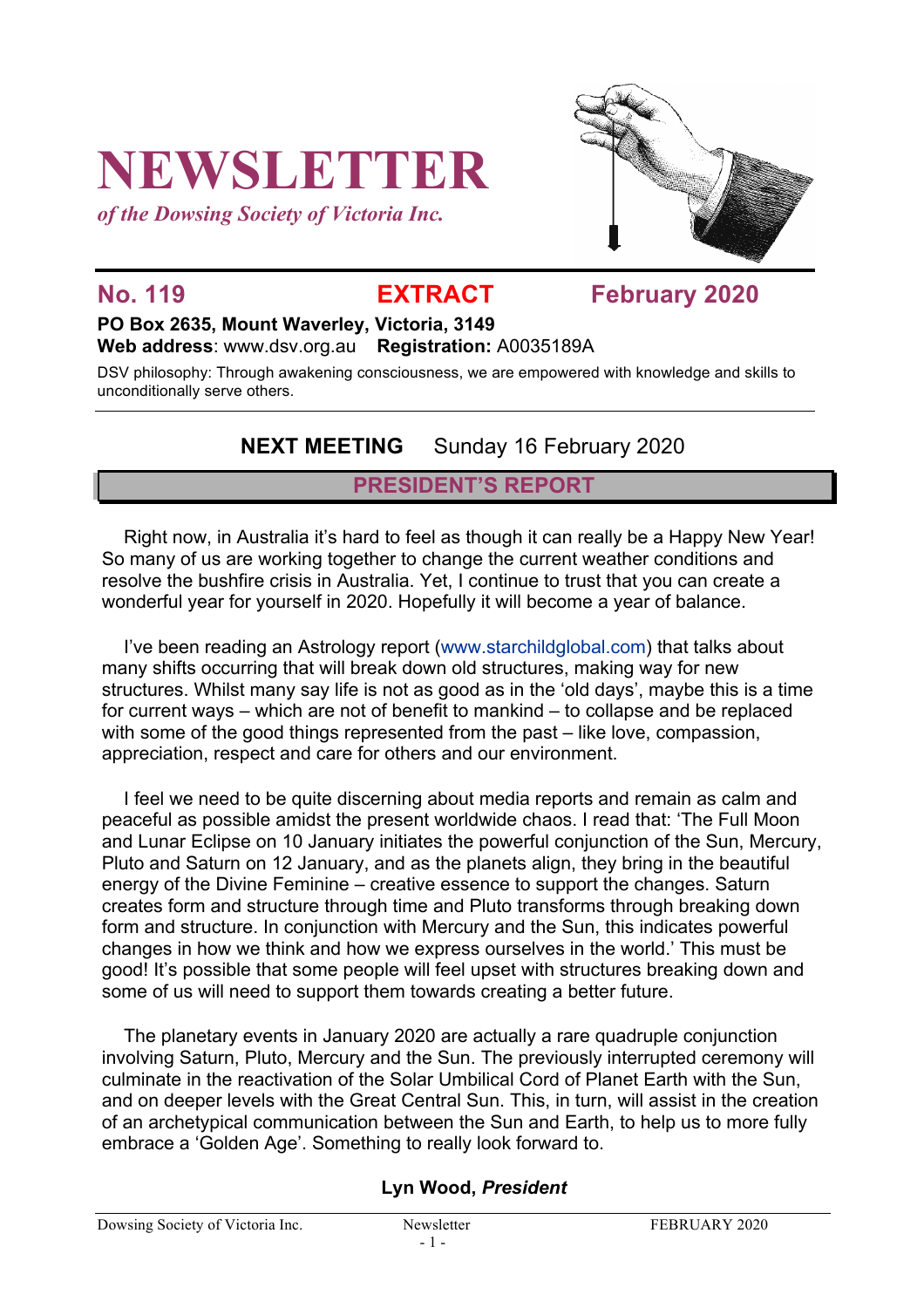#### **NEXT MEETING**

**Time & Date: 1.45 pm for 2.00 start, Sunday 16 February 2020 Place: Mount Waverley Community Centre, Miller Crescent, Mount Waverley**

*(Opposite Mount Waverley Railway Station)* **Melways: 70 E 1 Parking at rear, off Holskamp St. which runs off Stephensons Road**

### **OUR NEXT MEETING**

To commence our DSV year, we are delighted to introduce a speaker who is new to the DSV, Benjamin Turale.

Benjamin was fascinated with the occult world from an early age. He was raised in the 'goldfields' area near Ballarat, Victoria. As a teenager, he dabbled in western magical practices. After a healing crisis in his 20s he embraced Buddhism and temporarily became a Buddhist monk.

He went on to qualify as a transpersonal therapist and then returned to western mystery traditions and alchemy through Carl Jung. Benjamin then encountered a true alchemy teacher and certified as a teacher at the International Alchemy Guild.

Happily, Benjamin is creating an entirely new presentation for the DSV titled, 'Synchronicity, Alchemy and Magick'. His presentation to us will be an exploration of universal principles that govern the connections between the mind, body and the effect that consciousness has on our reality.

Benjamin's topics surely speak to all of us dowsers. Be sure to bring your friends along. We look forward to seeing you on Sunday 16 February.

For more details about Benjamin Turale: https://www.benjaminturale.com/hermetics/

#### **OUR LAST MEETING**

DSV Life Member, Mary Ward, presented at our November meeting on 'Imagery and Music'. She shared many stories from her great experience as a Sound & Music Therapist, explaining that the whole body and mind are affected by music and sound.

Mary had many wonderfully successful outcomes in helping to bring people into balance with her therapy work. She found it particularly beneficial when working with head-injured people.

Mary then led the DSV meeting with some specially selected recorded music and invited everyone to join in an experiential experience. The aim was to reach a quiet state and allow for each person's subconscious mind to gently explore life reflections, in response to the music. Afterwards many shared interesting observations as a result of the exercise.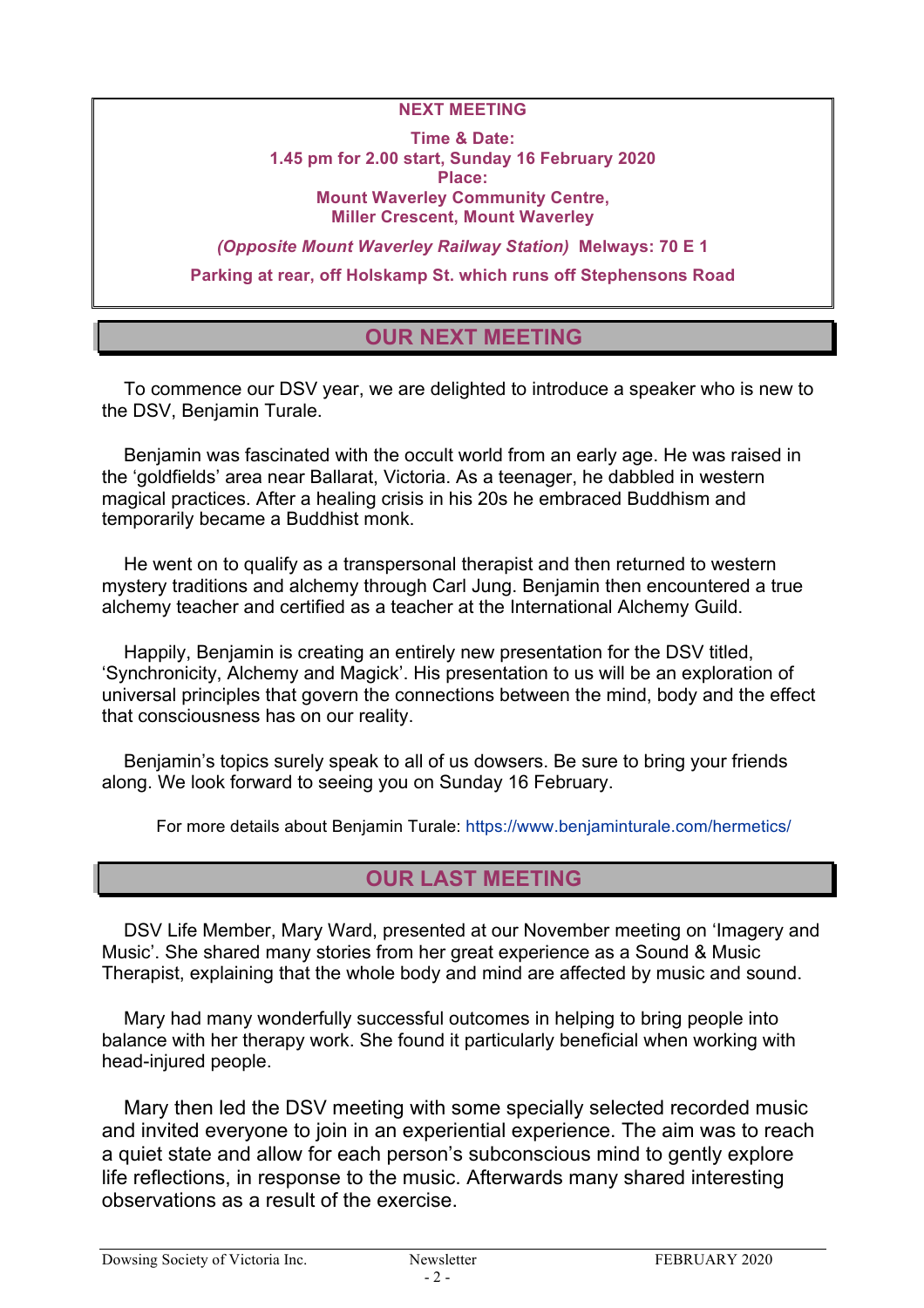## **INTERNATIONAL DOWSING CONFERENCE 2019**

*By DSV President, Lyn Wood*

Early in November last year I attended the International Dowsing Conference run by the NSW Dowsers, in Sydney. There were speakers from Scotland, Ireland, Hong Kong, New Zealand and Australia. Topics covered were Geopathic Stress, EMRs, Past Lives, Communicating with Nature Spirits, Creating Sigils, and details on How to build a Labyrinth, among others.

I met some lovely people and it was great to make contact with them. The Conference Committee, members of the NSW Dowsers Committee, had been busy for two years organising the event.



# **DOWSING FOR BRONSON**

*Thanks to DSV President, Lyn Wood*

On my way to Sydney for the International Dowsing Conference in Sydney last November, I had a call from a man worried about his dog, Bronson, a young rottweiler. The vets couldn't tell him why the dog was limping on his left foot and somebody had suggested he ask a dowser.

I asked a couple of other DSV dowsers, Bev Ellison and Chris Gerrett, to join me for the task. Bev googled a photograph of a dog's skeleton which she dowsed for answers, and Chris worked intuitively.

We all received indications that there were problems with Bronson's skeleton, possibly the composition of his bones and lack of minerals. We felt that using Australian Bush Flower essences, tissue salts and introducing food with less preservatives could be of help. However not being experts, we couldn't pinpoint the exact problem. We knew he was not a happy dog, and neither was his owner, so keen to find a solution and having already spent a fortune to help him.

I rang recently to get an update on the rottweiler and learned that an arthroscope on his left shoulder showed a problem with ligaments. Poor Bronson needs more work to bring about his full recovery, but he's in very good hands with his devoted owner.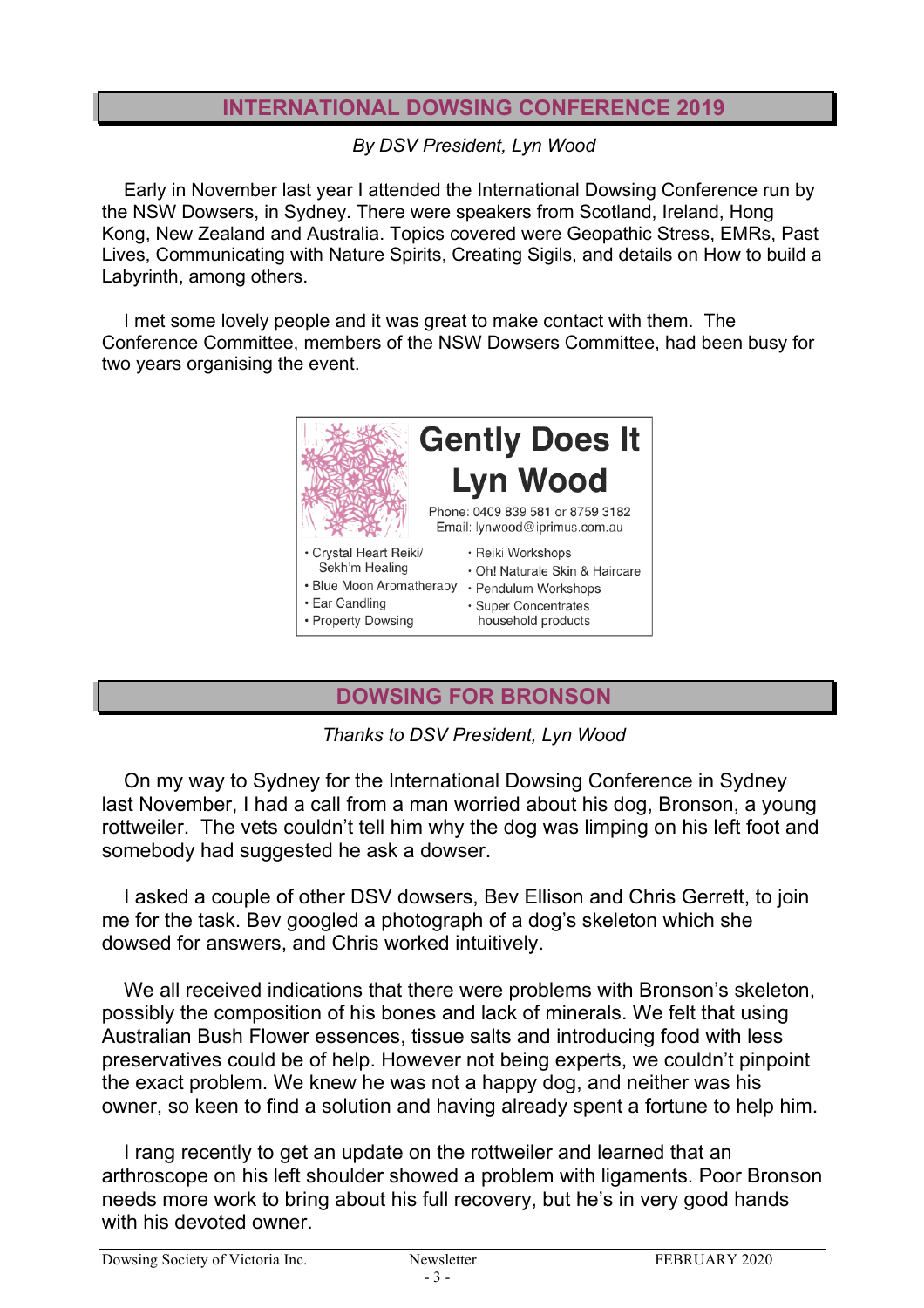### **DOWSING ON PAST LIVES**

*Thanks to DSV Committee Member, Bev Ellison.*

To apply dowsing to past life discovery, I feel it's important to understand some simple aspects of human energy. We each have an energy system. We are comprised of a wide variety of energy emanations and fields. These include, but are not limited to, light, sound, electricity, magnetism, heat and so on. We leave traces of our energy everywhere. The more sustained our contact with a particular area, the stronger our energy affects it.

The theory in past life discovery is that we have left strong energy traces at points in time and space where we have had other lives. When we dowse for those past lives, we are using our tools to attune to those distant traces. Just as migrating birds make and follow a particular path that they can recognise, our lives have also followed a track and there are markers that we can use to trace the course of our own journey. Those markers are our past lives. This idea is similar to the concept of ley lines.

### **DSV PURCHASES BY CREDIT, DEBIT OR TRANSFERS**

We regret to say that we're not able to offer purchases using the magical Square electronic payment service - from now until further notice.



**DSV MEMBERSHIP RENEWALS**

Just a reminder that some DSV Memberships are due for renewal now. See Fees on Page 8. You can pay by cheque or money order to the DSV and send to DSV, P O Box 2635, Mount Waverley Vic 3149.

Alternatively, please pay online and mark your name clearly. Westpac Bank BSB 033372 A/c DSV 212021 Then, please email our Treasurer, Malcolm Davies to provide all your details: maldav1151@me.com

Or you can pay in person at our meeting on Sunday 16 February.

To become a new member please download the Membership Form from our site: www.dsv.org.au